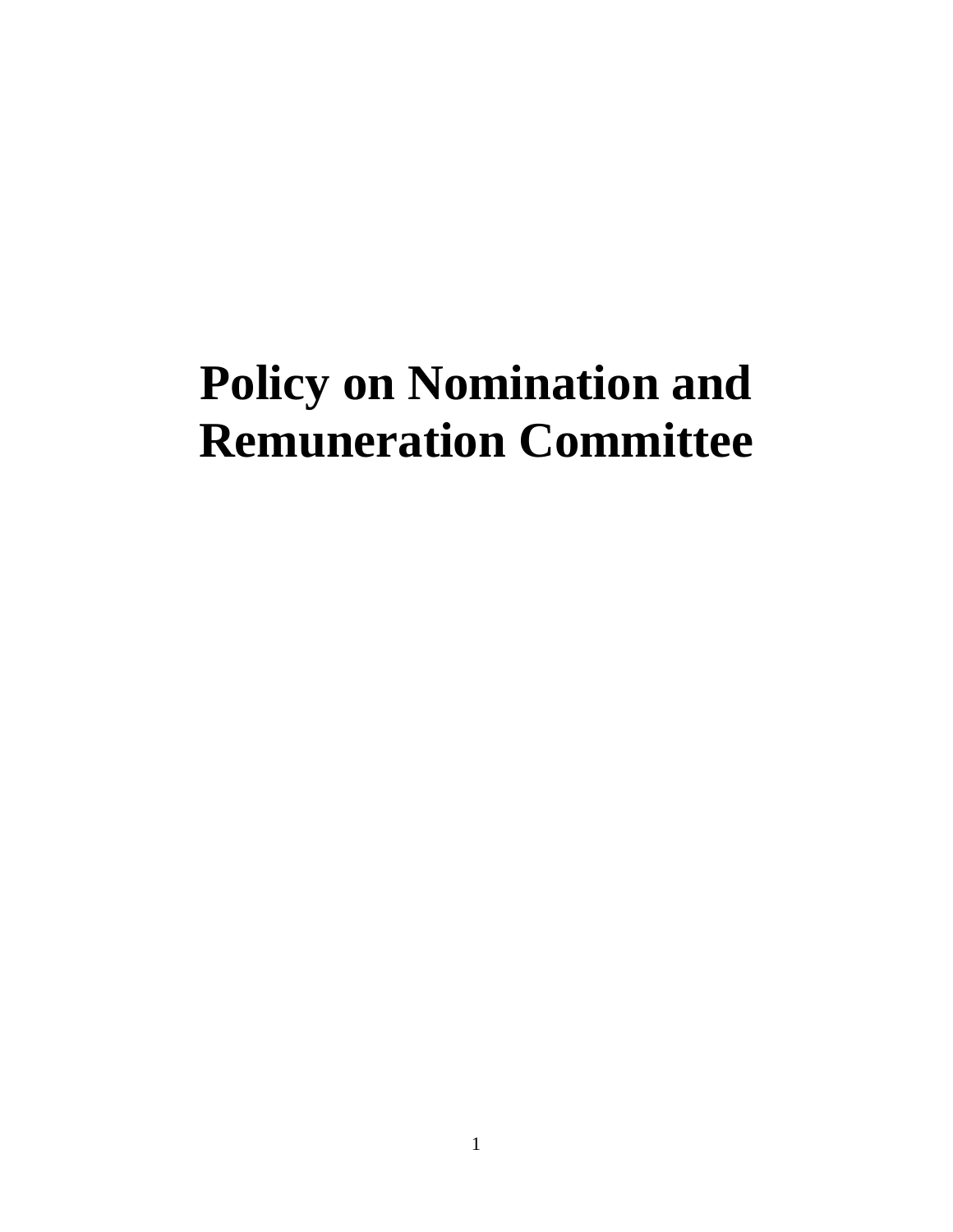**Table of Contents** 

| 1. |      |                                                                                               |  |  |  |  |  |  |  |  |
|----|------|-----------------------------------------------------------------------------------------------|--|--|--|--|--|--|--|--|
| 2. |      |                                                                                               |  |  |  |  |  |  |  |  |
| 3. |      |                                                                                               |  |  |  |  |  |  |  |  |
| 4. |      |                                                                                               |  |  |  |  |  |  |  |  |
|    | 4.1. |                                                                                               |  |  |  |  |  |  |  |  |
|    | 4.2. |                                                                                               |  |  |  |  |  |  |  |  |
|    | 4.3. |                                                                                               |  |  |  |  |  |  |  |  |
| 5. |      | Remuneration to KMPs, Senior Management personnel and Other Employees 5                       |  |  |  |  |  |  |  |  |
| 6. |      |                                                                                               |  |  |  |  |  |  |  |  |
| 7. |      |                                                                                               |  |  |  |  |  |  |  |  |
|    | 7.1. |                                                                                               |  |  |  |  |  |  |  |  |
|    | 7.2. | Process for Performance Evaluation of individual directors including Independent Directors  7 |  |  |  |  |  |  |  |  |
| 8. |      |                                                                                               |  |  |  |  |  |  |  |  |
| 9. |      |                                                                                               |  |  |  |  |  |  |  |  |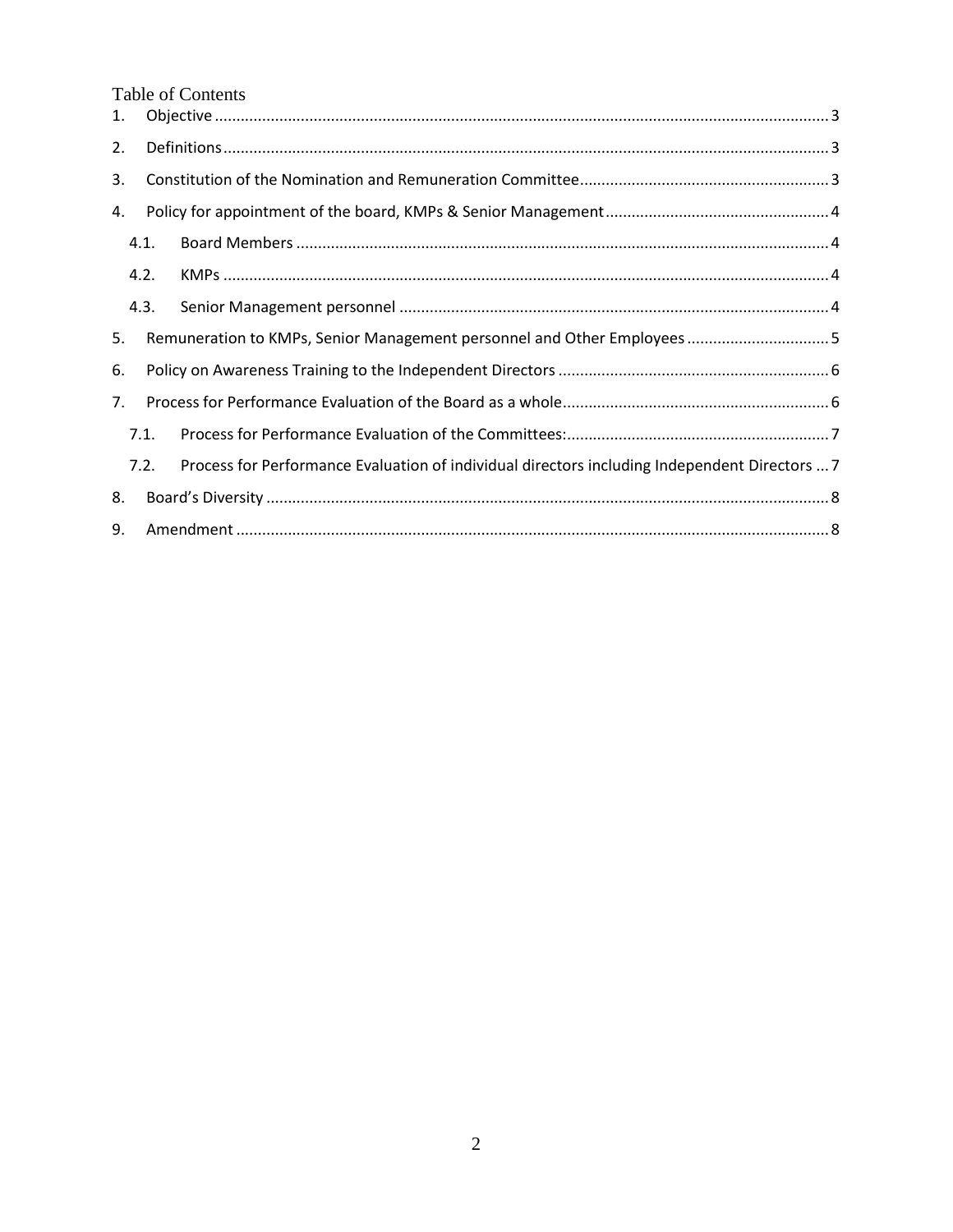# <span id="page-2-0"></span>**1. Objective**

As a measure of good Corporate Governance and in compliance with the provisions of Section 178 of Companies Act 2013, following policies are formulated:

- 1.1. Policy on appointment and removal of Key Managerial Personnel and Senior Management;
- 1.2. Policy on Remuneration to the Key Managerial Personnel, Senior Management and other Employees
- 1.3. Policy on Directors Training
- 1.4. Policy on Evaluation of performance of the Board of Directors, Committees and individual Directors,
- 1.5. Policy on Board Diversity;

# <span id="page-2-1"></span>**2. Definitions**

The definitions of some of the key terms used in this Policy are given below.

**"Board"** means Board of Directors of the Company.

**"Company"** means the Comviva Technologies Limited.

**"Committee(s)"** means Committees of the Board for the time being in force as per the provisions of the Companies Act 2013.

**"Employee"** means employee of the Company whether employed in India or outside India including any whole time directors, KMPs & Senior Management who serve the company on a full-time basis and are not employed in any other entity except those which are the subsidiaries of the company or subsidiaries of its majority shareholder.

**"HR'** means the Human Resource department of the Company.

#### **"Key Managerial Personnel" and Senior Management** (KMP) refers to:

- (i) Chairman (CM);
- (ii) Managing Director (MD), or Chief Executive Officer (CEO);
- (iii) Chief Financial Officer (CFO); and
- (iv) Company Secretary (CS)

**"Nomination and Remuneration Committee" or "NRC"** means Nomination and Remuneration Committee of Board of Directors of the Company for the time being in force.

**"Senior Management"** means an employee of the Company who is a member of its Core Management team, which includes CEO, CFO, Company Secretary, Product Unit Heads (for Business units higher than USD 20 million), Global Head of Sales, EVP- New Product Initiatives, Global Head of HR.

# <span id="page-2-2"></span>**3. Constitution of the Nomination and Remuneration Committee**

The board has constituted the Nomination and Remuneration Committee on <DDMMYYYY>, in accordance with Companies Act 2013.

The board will have rights to reconstitute this committee from time to time.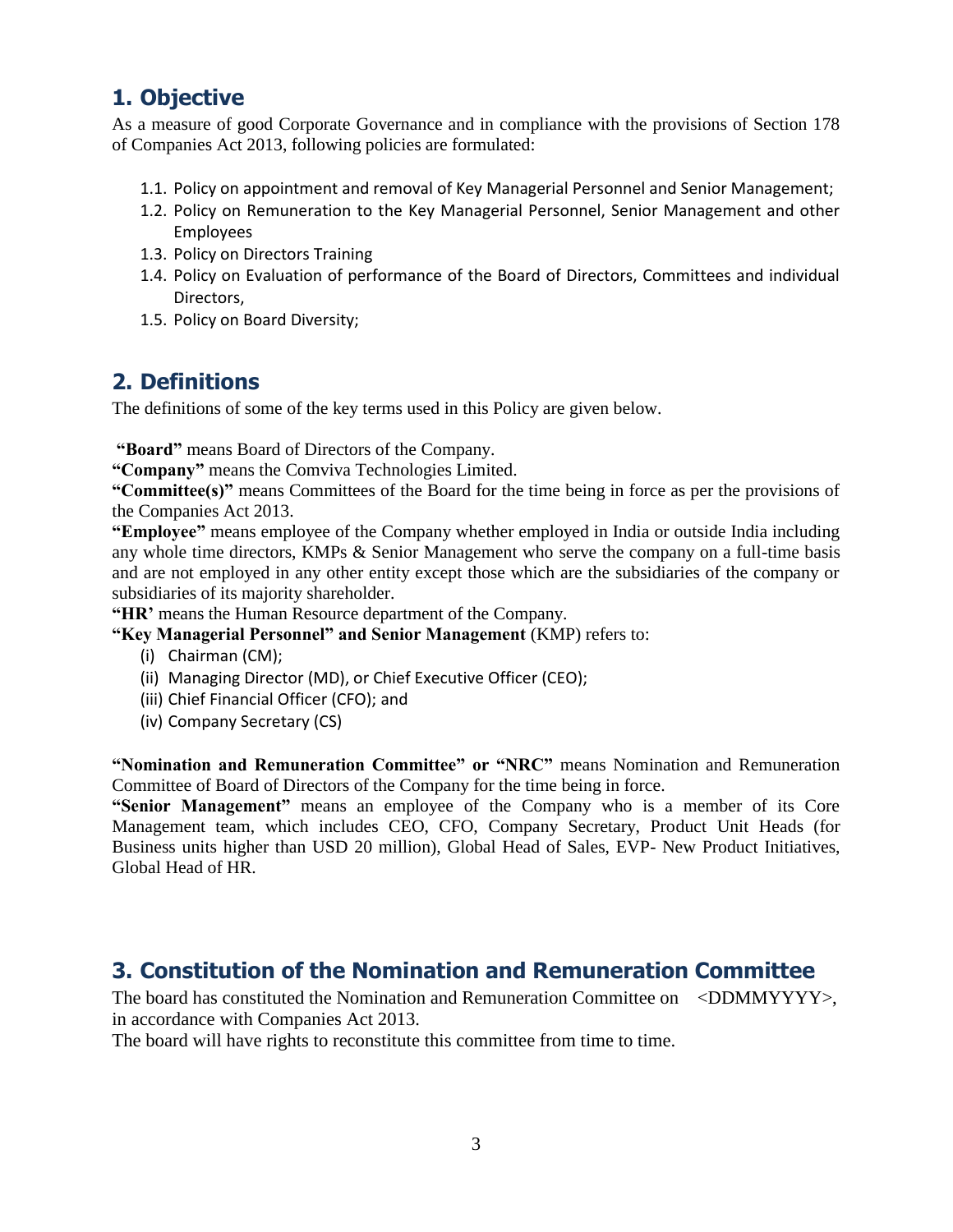# <span id="page-3-0"></span>**4. Policy for appointment of the Board, KMPs & Senior Management**

The committee shall look into the following matters:

- Make recommendations to the board on its composition and size to help ensure its effective working. It will do the following under each category of personnel:

# <span id="page-3-1"></span>**4.1. Board Members**

- a) Identify and recommend to appointment or removal of such candidates who can be considered for the position of a director.
- b) The NRC would decide this based on its discussions around qualifications, positive attributes and independence of the candidate being considered for directorship. The decision may also be based on conditions as best suitable for the business in accordance with statutory conditions as may be applicable from time to time.

## <span id="page-3-2"></span>**4.2. KMPs**

- a) The authority to identify right candidates for the appointment of CFO and CS is vested with the CEO along with HR, who will facilitate in identifying the candidates internally or externally. NRC will consider the candidates proposed by the CEO and recommend to the Board for its consideration and appointment in accordance with the applicable provisions of the Act and Rules.
- b) In case of CM / MD / CEO's appointment, NRC will initiate the process of identifying the new candidate, which can be an internal or external candidate, for the respective position. After identification and screening of the candidate, NRC will propose the candidature to the Board for its consideration and for appointment subject to the approval of the Shareholders and Regulatory Authority, if any.
- c) The selection and removal would be based on the evaluations done during the selection /search process and would cover such parameters like: qualifications, positive attributes, experiences, etc. The decision may also be based on conditions as best suitable for the business in accordance with statutory conditions as may be applicable from time to time.
- d) If a KMP is attracted with any disqualification as mentioned in any of the applicable Act, rules and regulations there-under or due to non-adherence to the applicable policies of the Company, the NRC may recommend to the Board with reasons recorded in writing, removal of a KMP subject to the compliance of the applicable statutory provisions.

# <span id="page-3-3"></span>**4.3. Senior Management personnel**

- a) The Senior Management personnel are appointed and removed/relieved with the authority of CEO and HR. The selection and removal would be based on the evaluations done during the selection /search process and would cover such parameters like: qualifications, positive attributes, experiences, etc as per the recruitment policy prevailing at the time of selection. The decision may also be based on conditions as best suitable for the business in accordance with statutory conditions as may be applicable from time to time.
- b) The details of the appointment made and the personnel removed/relieved during a quarter shall be presented to the Board as part of update on Corporate Governance.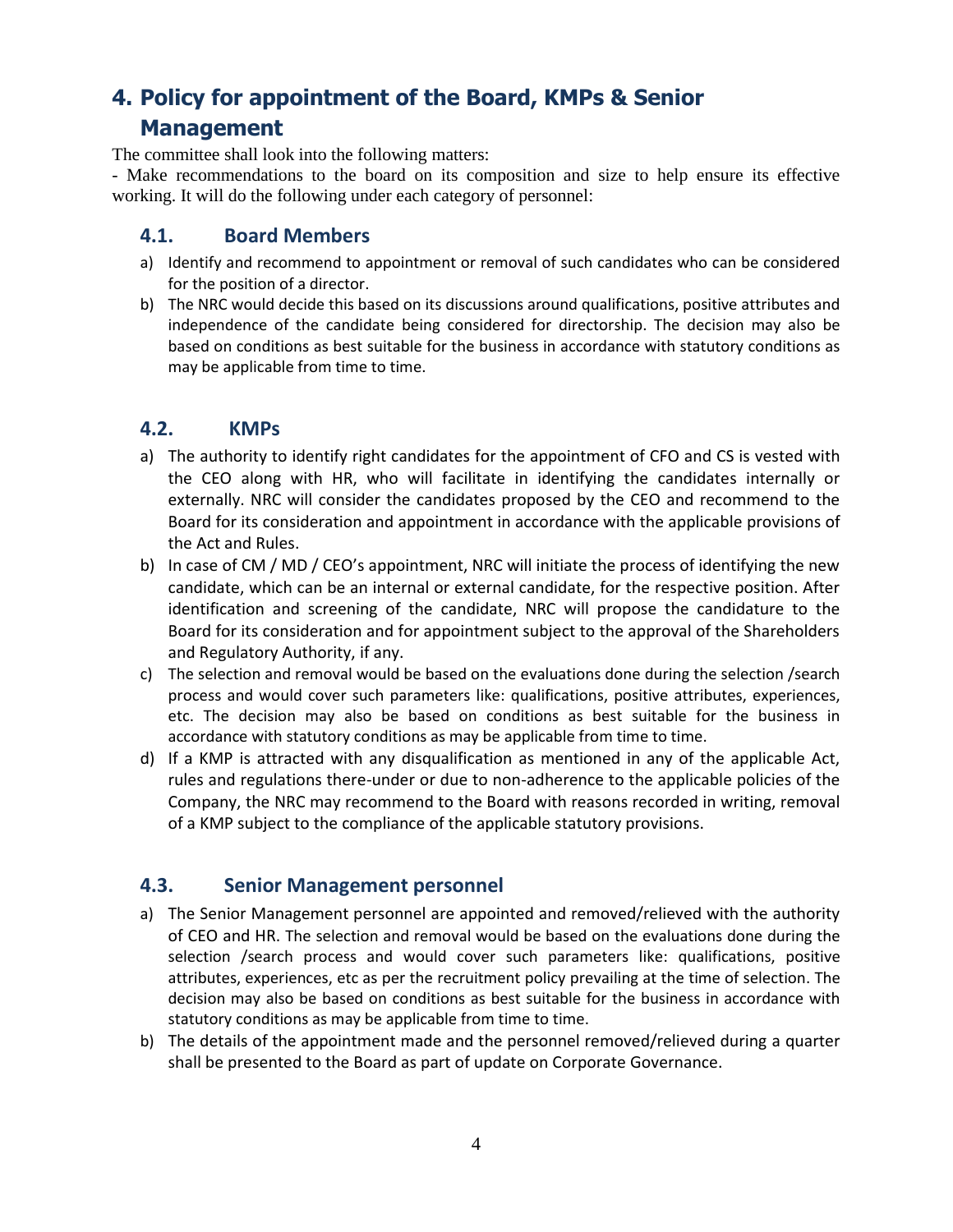To maintain effective performance and continuity, all attempts will be made to retain and maintain the right balance of expertise and experience at the senior management level through various measures of identification, hiring, training, grooming, performance feedback, compensation & benefits, promotions, etc and . The NRC may seek and review such efforts for any specific position/s as they may deem fit.

# <span id="page-4-0"></span>**5. Remuneration to KMPs, Senior Management personnel and Other Employees**

The Company follows an extensive performance management system to review the performance of the employees /Senior Management and provide rewards on the basis of meritocracy.

The overall remuneration (Total compensation) to the employees (including Whole Time Director (CEO) CFO, CS and senior management) includes a fixed component (Guaranteed Pay) and a variable component (Performance Linked pay). The percentage of the variable component increases at hierarchy levels, as the Company believes employees at higher positions have a far greater impact and influence on the overall business result. Variable Pay program is covered by respective variable pay programs (like performance linked incentive programs as applicable for respective roles). Compensation offered is decided based on what is competitive and suitable to attract top talent peer group for such a role, while looking at company's ability to pay vis-à-vis its budget.

The initial remuneration for CEO or any whole time director will be proposed by the CM/MD to the NRC consistent with the strategy of the Company and their Qualifications, Experience, Roles and Responsibilities. Pursuant to the provisions of section 203 of the Companies Act 2013 the Board shall approve the remuneration at the time of their appointment.

The initial remuneration for KMPs – CFO and CS will be proposed by the CEO  $\&$  HR to the NRC consistent with the strategy of the Company and their Qualifications, Experience, Roles and Responsibilities. Pursuant to the provisions of section 203 of the Companies Act 2013 the Board shall approve the remuneration at the time of their appointment.

The initial remuneration for the Senior Management personnel shall be proposed by HR and approved by CEO. Remuneration for the new employees other than KMPs and Senior Management Personnel will be decided by the HR and business /line managers at the time of hiring, depending upon the relevant job experience, last compensation, position details and role maturity fitment; philosophy of which has been captured in the compensation handbook of the company.

The Total compensation is reviewed at least once every year based on company's performance and compensation philosophy and program. Compensation Revision is based on the performance, potential and market positioning of the role as determined through hiring& /attrition related data, surveys and benchmarks.

The annual review of remuneration for CEO or any whole time director will be proposed by the CM/MD to the NRC. Pursuant to the provisions of section 203 of the Companies Act 2013 the Board shall approve the remuneration at the time of their appointment.

The annual remuneration for KMPs – CFO and CS will be proposed by the CEO  $\&$  HR Head to the NRC consistent with the strategy of the Company and their Qualifications, Experience, Roles and Responsibilities. Pursuant to the provisions of section 203 of the Companies Act 2013 the Board shall approve the remuneration at the time of their appointment.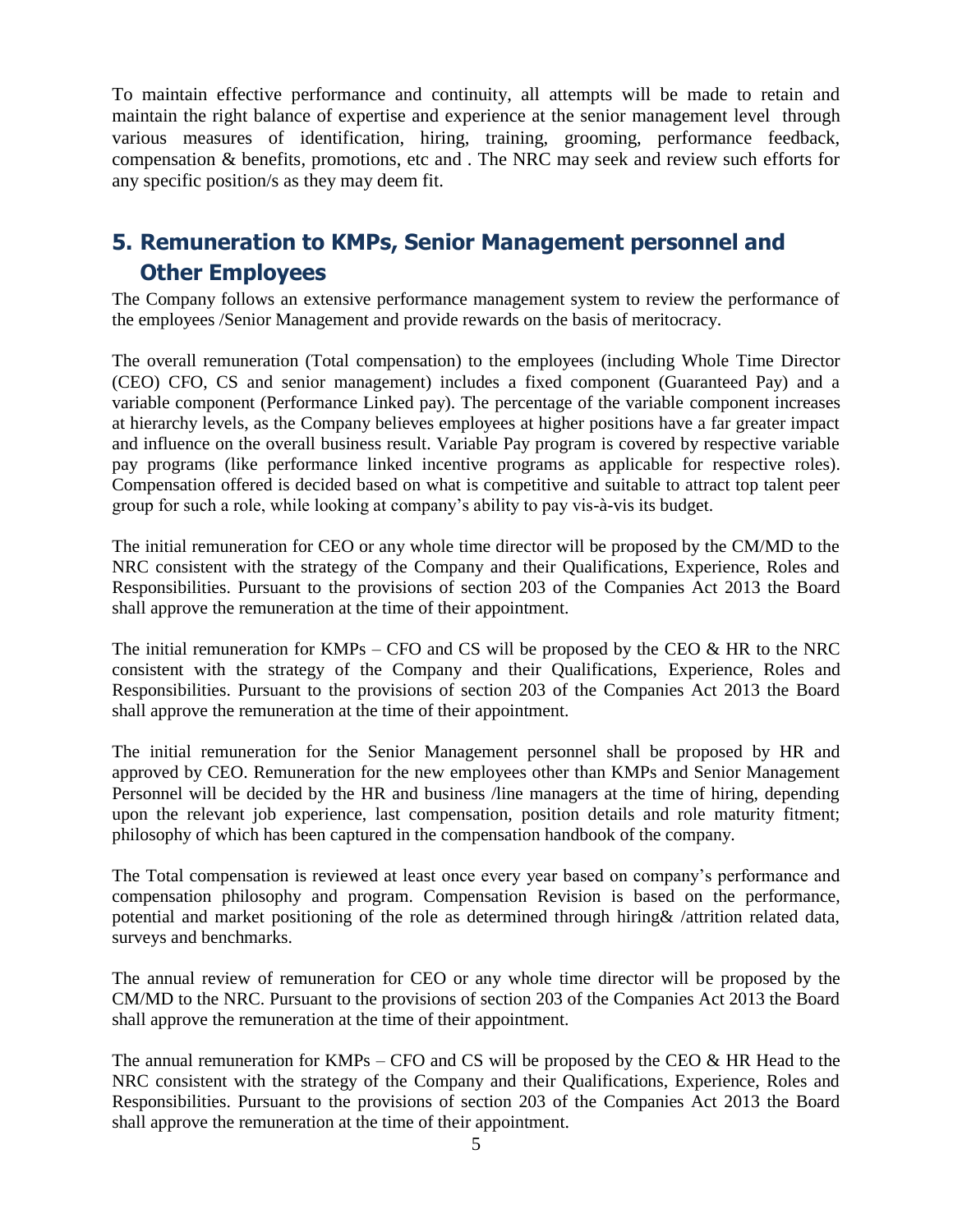Annual Review of Remuneration (TCTC) for all employees (others than KMPs, but including senior management) will be decided by the HR, in consultation with CEO for all senior management position and along with concerned business unit head/managers as per performance management process & compensation philosophy and approved personnel cost budget. Performance Management Handbook applies to all employees including senior management, CFO and CS. CEO performance is evaluated by the CM/MD based on business goals as determined annually.

CEO and the HR Head may approve incentive programs as may be required for managing routine business requirements like joining or retention. Any plan covering shares or Stock Option grants to the employees shall be approved by the NRC based on the recommendation of CEO and Head of HR.

All remunerations to directors or CEO will be in accordance to Companies Act 2013 or changes to the same as applicable from time to time, including restatement of accounts due to fraud or noncompliance.

Sitting fee for Independent directors: Sitting fees will be paid to the independent directors for the committee and board meetings, as approved by the board from time to time. This will be subject to the maximum limits, if any, prescribed by the Companies Act 2013.

Refundability of excess remuneration: Any excess remuneration paid will have to be refunded back by the director in case of restatements and no such waivers will be permitted.

Commission or remuneration from holding or subsidiary company: The total commission paid for the services to this Company will include any remuneration paid from either the holding company or the subsidiary company.

# <span id="page-5-0"></span>**6. Policy on Awareness Training to the Independent Directors**

The Independent directors at the time of their co-option shall be provided with an orientation by at least one of the senior leaders. They will also be provided with the material/literature regarding the Company's business and its operations, governing documents, information on key personnel and financial information to familiarize them with the Company. The Board will brief them on their roles and responsibilities in the various Committees. The Quarterly Board Meetings will contain an agenda item on 'Business Updates' which provides development in the business strategy of the Company among others. The CM depending on the business need may also nominate Independent Directors for relevant external training programs. Independent Directors may request for any additional information as deemed fit for the successful discharge of their role.

# <span id="page-5-1"></span>**7. Process for Performance Evaluation of the Board as a whole**

The process will be initiated each year by the Chairman of the NRC or any other person as authorized by the NRC.

- \* The Board will carry out annual evaluation of its own performance through its adopted selfevaluation criteria. Board evaluation process will be initiated each year by the chairman of NRC and will be coordinated by the Chairman of NRC or any other person authorized by the NRC. Each Board member will get an evaluation form as given in **Annexure – I** in the first week of April of each year.
- Board members have the option to disclose his/her name on the evaluation form.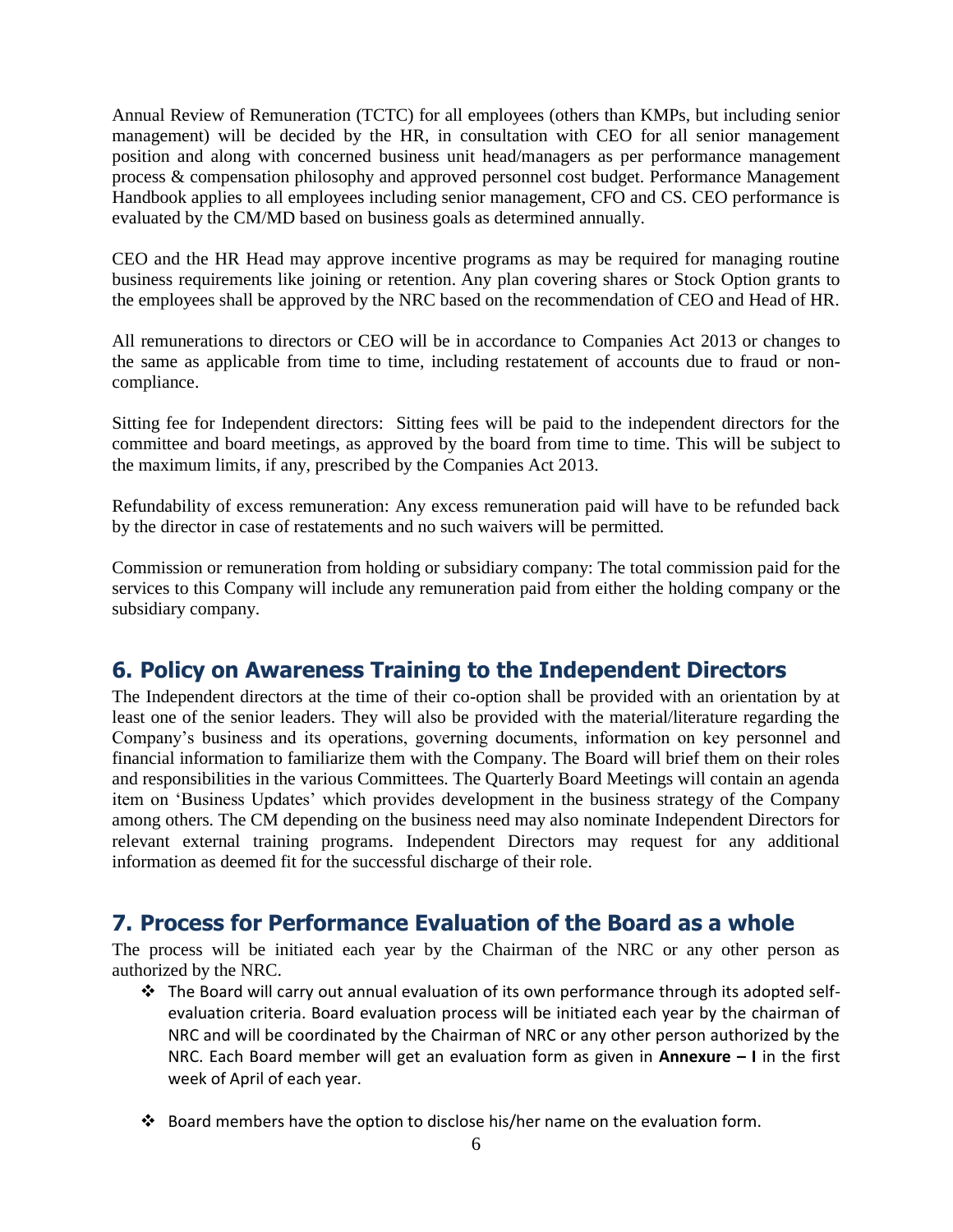- $\cdot \cdot$  Board members shall complete the form and return it to the authorized person within two weeks of receipt of the form.
- $\div$  Only Chairman of the board and the authorized person appointed by the NRC to coordinate this activity will have access to individual evaluation form.
- $\div$  Chairman of the Board, will arrange to tabulate the results and present summary report to the Board during the first Board Meeting of the financial year. The summary report will include score against each of the evaluation criteria & verbatim comments without any names. Sample template has been included in **Annexure II**. Report for each individual member will also be shared without names of those who gave the feedback.
- $\cdot \cdot$  The Board will initiate discussion based on individual feedback, broad & common areas that are working well and those that need attention. The Board will then decide if changes in its governance practices and policies need to be made going forward.

# <span id="page-6-0"></span>**7.1.Process for Performance Evaluation of the Committees:**

The Board has adopted the evaluation criteria for Committees as mentioned in **Annexure -III**. Each Committee member will get an evaluation form as given in **Annexure – III** for the Committee(s) he/she is part of in the first week of April of each year.

- $\div$  Committee Members have the option to disclose his/her name on the evaluation form.
- Committee Members shall complete the forms and return them to the authorized person within two weeks of receipt of the forms.
- $\div$  Only Chairman of the board and the authorized person appointed by the NRC to coordinate this activity will have access to individual evaluation form
- $\cdot \cdot$  The Chairman NRC, with the assistance of any person, will tabulate the results and share the summary report with the respective Committee in their first meeting of the financial year. The summary report will include score against each of the evaluation criteria & verbatim comments without any names. Sample summary report template has been included in **Annexure – IV**.
- Each Committee will initiate discussion basis individual feedback, broad & common areas that are working well and those that need attention.
- $\div$  The Chairman of the respective Committee will also present the summary report to the Board during its first Board Meeting of each financial year.

## <span id="page-6-1"></span>**7.2.Process for Performance Evaluation of individual directors including**

#### **Independent Directors**

- The NRC will carry out performance evaluation of individual directors through peer evaluation of each Board member.
- $\div$  The Key areas of evaluation are Knowledge of business, Diligence and preparedness, Effective interaction with others, Constructive contribution to discussion and strategy, Concern for stakeholders, attentive to the internal controls mechanism, and ethical conduct issues as the evaluation criteria.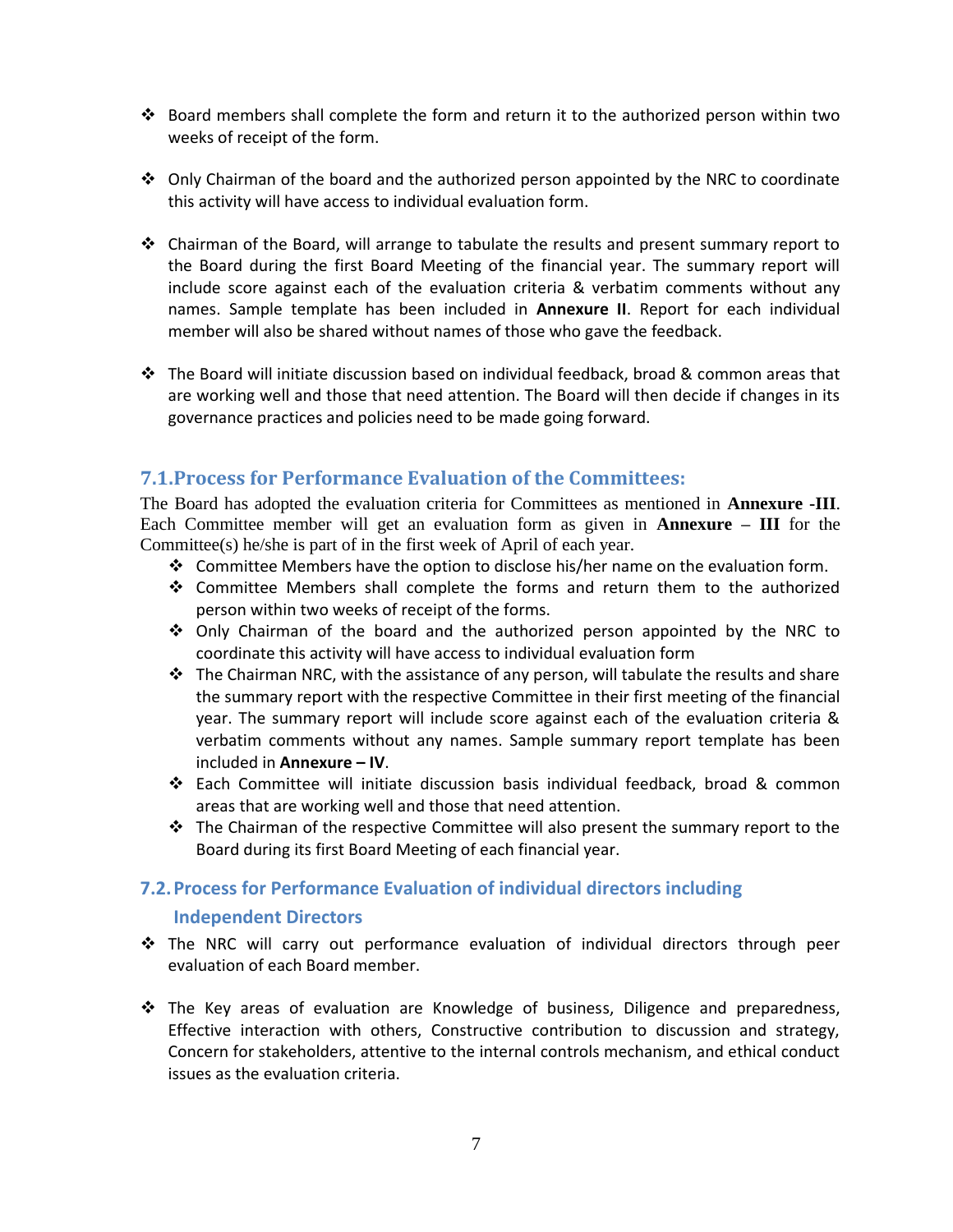- ❖ In the first week of April of each year, each Board member will get evaluation form as given in **Annexure – V** for each of their colleagues on the Board. Each Board member will complete evaluation of each of their colleagues. Board member does not have to disclose his/her name on the evaluation form.
- $\cdot \cdot$  During the first Board meeting of the financial year, separate envelopes indicating name of each Board Member will be circulated in which each Board member will place the completed evaluation sheet of the assessed member in their respective envelope. For example, there will be separate envelopes for Director A, Director B & so on and these envelopes will be circulated to all the Directors to place the evaluation form of the specific Director in the envelope indicating his/her name.
- Once all the evaluation forms are placed in designated envelopes, each Board member will be handed over their respective envelope and will have the opportunity to go through their own peer evaluation scores during the meeting itself.
- $\cdot \cdot$  After going through their respective evaluation scores by their peers, the Board members will hand over their envelope to the Board chairperson during that meeting.
- $\div$  Subsequently, the Board chairperson, will go through the contents of the envelope, and if necessary, will meet with each Director individually as part of the evaluation process to identify and discuss the outcome. The separate envelopes containing peer evaluation forms for each individual Director will remain with the Board chairperson and will be kept confidential.
- $\div$  The NRC on the basis of evaluation scores of the concerned member shall recommend to the Board to extend or continue the term of appointment of the Board member. In case of the upcoming reappointment of any of the NRC member, the concerned member will not participate and others on the committee will be given access to all the available forms of the concerned member as detailed above to continue with the recommendation process.

# <span id="page-7-0"></span>**8. Board's Diversity**

A truly diverse Board will make good use of differences in the skills, regional and industry experience, background, race, gender and other distinctions. These differences will be considered in determining the optimum composition of the Board and when possible should be balanced appropriately. The Board appointments should be based on merit that complements and expands the skills, experience, expertise of the Board as a whole, taking into account knowledge, professional experience, qualifications, gender, age, cultural, educational background, statutory / regulatory requirement and any other factors that might be relevant and applicable from time to time for it to function effectively.

<span id="page-7-1"></span>NRC considers the functional diversities in determining the optimum composition of the Board.

# **9. Amendment**

The Policies may be changed at any time by the Board on the recommendation of NRC. However, the NRC shall have the authority to change the Evaluation Form at any time during the year with the objective of seeking more inputs from the Individual Directors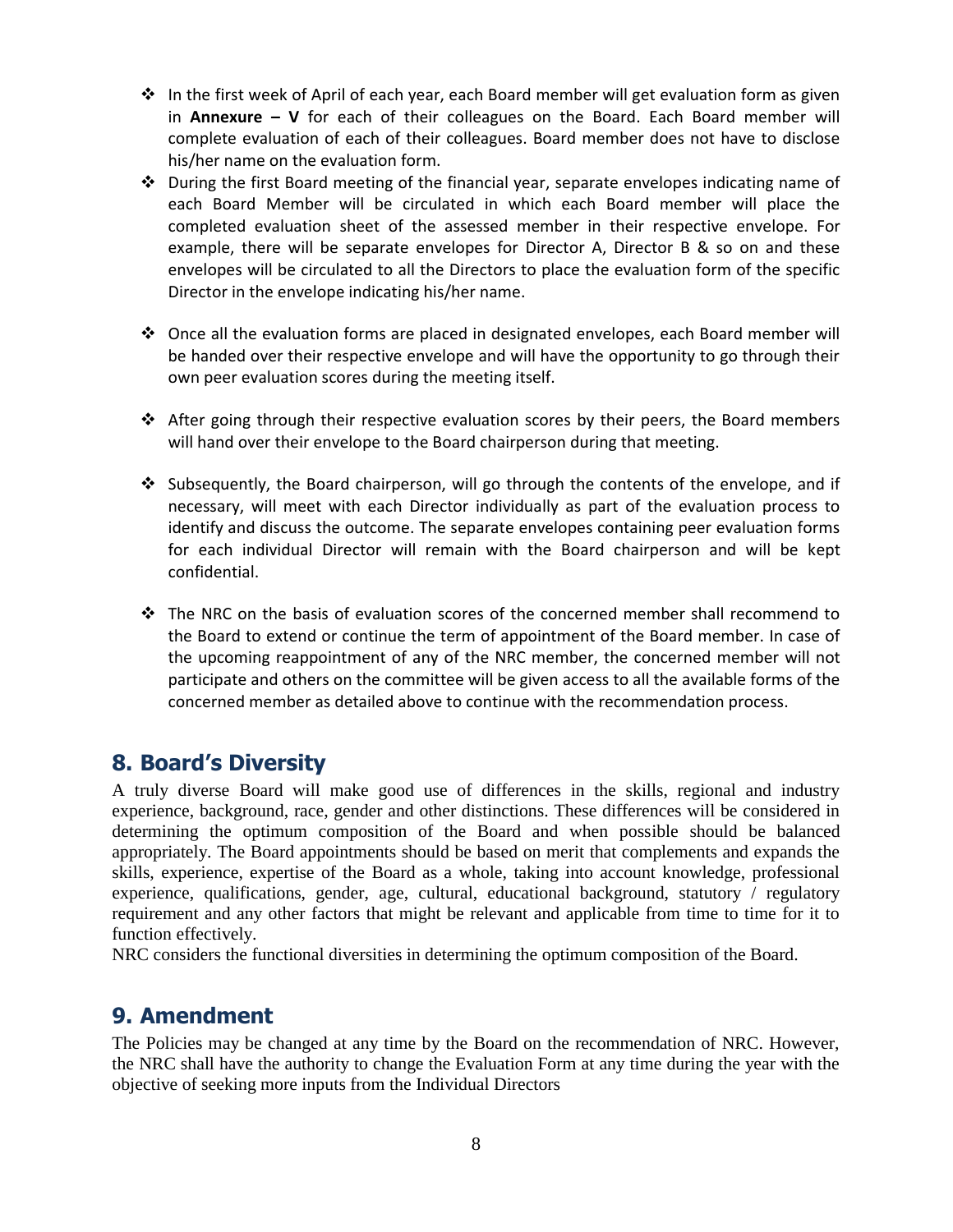In the event of any statement in the policy contradicting with law, the law will supersede as applicable from time to time.

> **Rajat Mukherjee DIN: [03431635](http://www.mca.gov.in/mcafoportal/companyLLPMasterData.do) Chairman**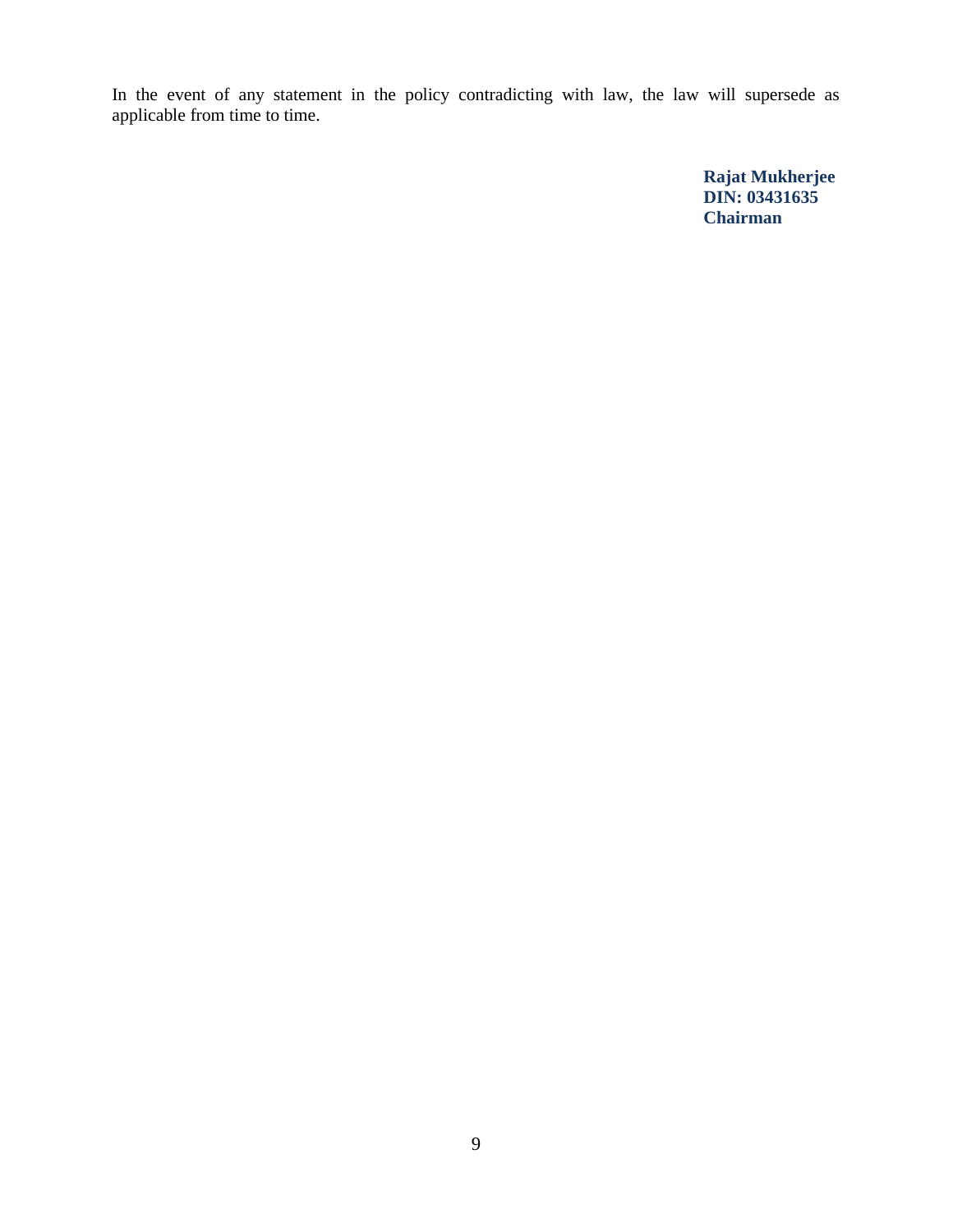## **Performance Evaluation of the Board as a whole - Self Evaluation Form**

Each Board Member is to rate the following statements in relation to overall performance of the Board during the last financial year. Please place  $\checkmark$  in the appropriate box next to each statement using the indicated scale. Please use the space at the bottom to provide any specific comments you may have.

Your Name (Optional) \_\_\_\_\_\_\_\_\_\_\_\_\_\_\_\_\_\_\_\_\_\_\_\_\_\_\_\_\_\_\_\_\_\_\_\_\_\_\_\_\_\_

|                |                                                                                                                                                                                                     |              |   | <b>Rating Scale</b> |  |   |  |  |  |  |
|----------------|-----------------------------------------------------------------------------------------------------------------------------------------------------------------------------------------------------|--------------|---|---------------------|--|---|--|--|--|--|
|                | <b>Evaluate the following statements in relation to overall performance of the Board</b>                                                                                                            | $\mathbf{1}$ | 2 | 3                   |  | 5 |  |  |  |  |
| $\mathbf{1}$   | The Board is collegial and polite and meetings are conducted in a manner that<br>ensures open communication, meaningful participation, and sound resolution of<br>issues.                           |              |   |                     |  |   |  |  |  |  |
| $\mathfrak{2}$ | The Board has achieved what it set out to accomplish in the year under review.                                                                                                                      |              |   |                     |  |   |  |  |  |  |
| 3              | The Board engages in long-range strategic thinking and planning.                                                                                                                                    |              |   |                     |  |   |  |  |  |  |
| $\overline{4}$ | The Board stays abreast of issues and trends affecting the plan, using this<br>information to assess and guide the organization over the long term.                                                 |              |   |                     |  |   |  |  |  |  |
| 5              | The Board meetings are of reasonable length & agendas are well-balanced,<br>allowing appropriate time for the most critical issues and there is a balance<br>between presentations and discussions. |              |   |                     |  |   |  |  |  |  |
| 6              | The Board receives timely, accurate, and useful information upon which to make<br>decisions.                                                                                                        |              |   |                     |  |   |  |  |  |  |
| 7              | The Board anticipates issues and does not often find itself reacting to "crisis"<br>situations.                                                                                                     |              |   |                     |  |   |  |  |  |  |
| 8              | The Board speaks in "one voice" when directing or delegating to management<br>and brings discussions to a conclusion with clear direction to management.                                            |              |   |                     |  |   |  |  |  |  |
| 9              | The quality of Directors participation in meeting is satisfactory.                                                                                                                                  |              |   |                     |  |   |  |  |  |  |
| 10             | The Board is well diversified in terms of skills, regional and industry experience,<br>background, race and gender                                                                                  |              |   |                     |  |   |  |  |  |  |

## **Rating Scale**

 $5 =$  strongly agree;  $4 =$  Agree;  $3 =$  neither agree nor disagree;  $2 =$  Disagree;  $1 =$  Strongly Disagree

Please provide below any additional comments or suggestions about the work and effectiveness of the board as a whole.

………………………………………………………………………………………………….. ………………………………………………………………………………………………….. …………………………………………………………………………………………………..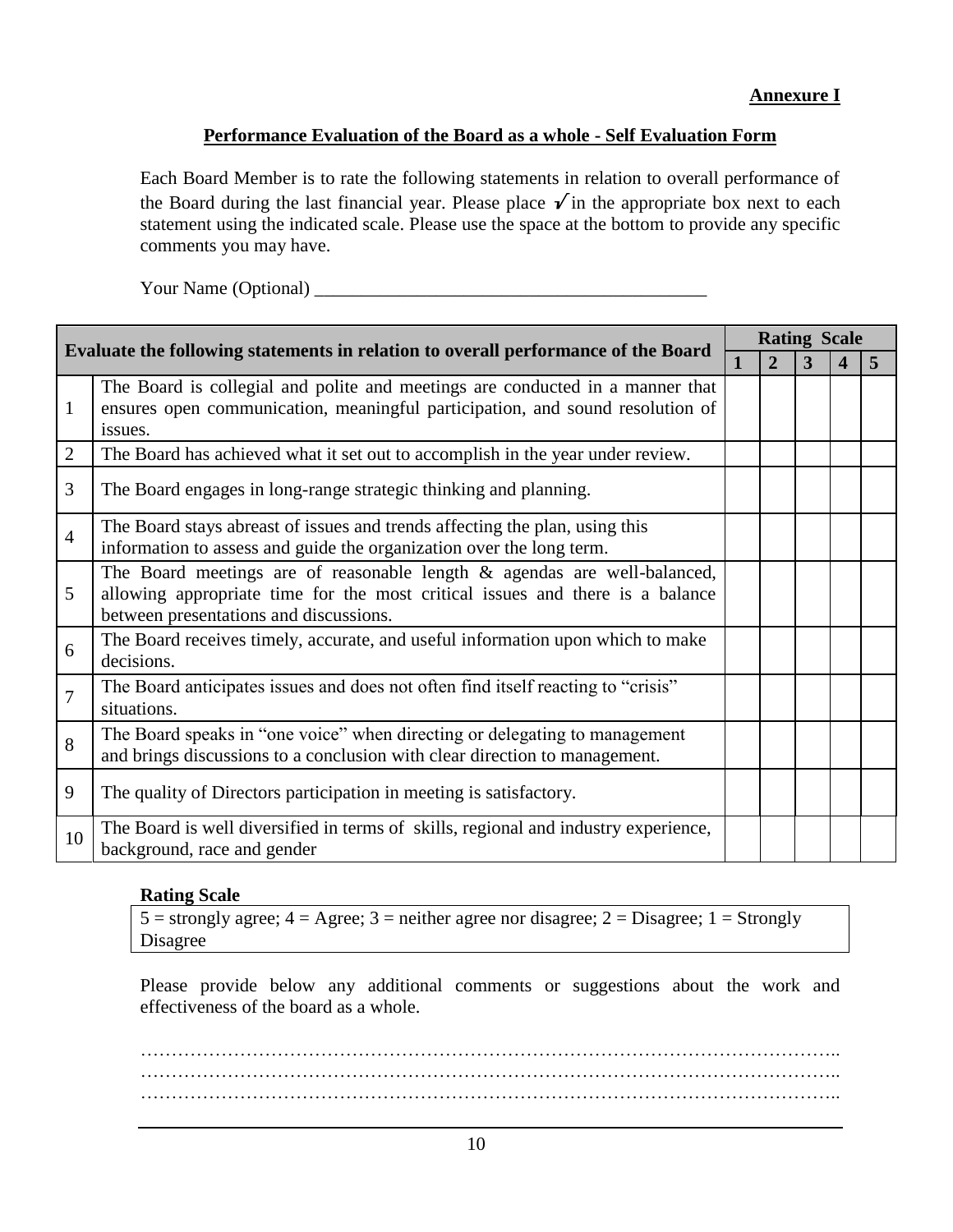## **Summary Report: Performance Evaluation of the Board as a whole**

| Statements in relation to overall performance of the<br><b>Board</b> |                                                                                                                                                                                                           | <b>Directo</b><br>rA                                       | <b>Directo</b><br>rB | <b>Directo</b><br>rC | <b>Directo</b><br>r <sub>D</sub> | <b>Directo</b><br>rE | Directo<br>$r \, \mathrm{F}$ | <b>Directo</b><br>$\mathbf{r} \mathbf{G}$ | Avg. Score |  |  |
|----------------------------------------------------------------------|-----------------------------------------------------------------------------------------------------------------------------------------------------------------------------------------------------------|------------------------------------------------------------|----------------------|----------------------|----------------------------------|----------------------|------------------------------|-------------------------------------------|------------|--|--|
|                                                                      |                                                                                                                                                                                                           | Scores of each Director will be mentioned on No name basis |                      |                      |                                  |                      |                              |                                           |            |  |  |
| $\mathbf{1}$                                                         | The Board is collegial and polite and meetings are<br>conducted in a manner that ensures open<br>communication, meaningful participation, and<br>sound resolution of issues.                              |                                                            |                      |                      |                                  |                      |                              |                                           |            |  |  |
| $\overline{2}$                                                       | The Board has achieved what it set out to<br>accomplish the past year.                                                                                                                                    |                                                            |                      |                      |                                  |                      |                              |                                           |            |  |  |
| 3                                                                    | The Board engages in long-range strategic<br>thinking and planning.                                                                                                                                       |                                                            |                      |                      |                                  |                      |                              |                                           |            |  |  |
| $\overline{4}$                                                       | The Board stays abreast of issues and trends<br>affecting the plan, using this information to assess<br>and guide the organization over the long term.                                                    |                                                            |                      |                      |                                  |                      |                              |                                           |            |  |  |
| 5                                                                    | The Board meetings are of reasonable length $\&$<br>agendas are well-balanced, allowing appropriate<br>time for the most critical issues and there is a<br>balance between presentations and discussions. |                                                            |                      |                      |                                  |                      |                              |                                           |            |  |  |
| 6                                                                    | The Board receives timely, accurate, and useful<br>information upon which to make decisions.                                                                                                              |                                                            |                      |                      |                                  |                      |                              |                                           |            |  |  |
| $\overline{7}$                                                       | The Board anticipates issues and does not often<br>find itself reacting to "crisis" situations.                                                                                                           |                                                            |                      |                      |                                  |                      |                              |                                           |            |  |  |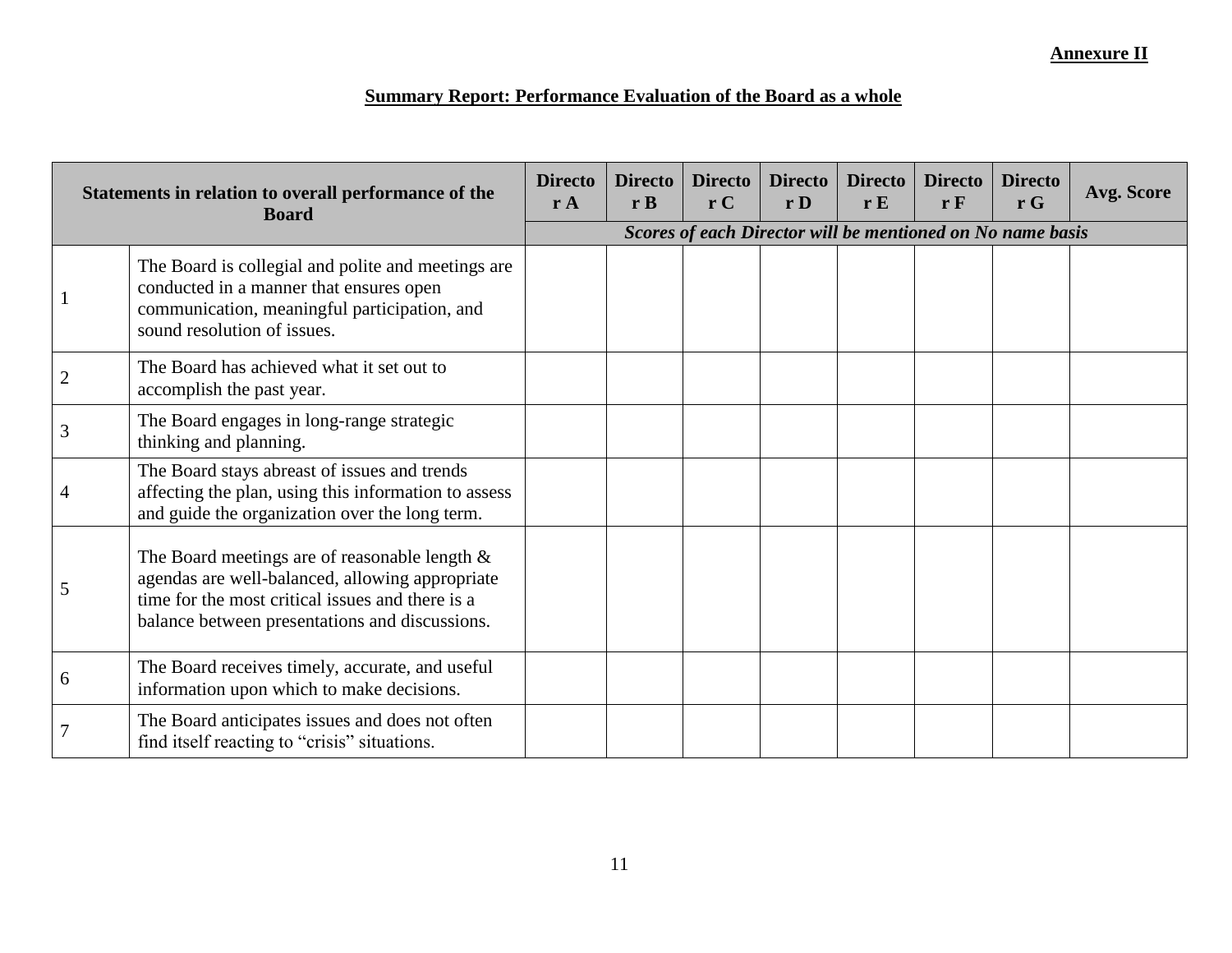| 8  | The Board speaks in "one voice" when directing<br>or delegating to management and brings<br>discussions to a conclusion with clear direction to<br>management. |  |  |  |  |
|----|----------------------------------------------------------------------------------------------------------------------------------------------------------------|--|--|--|--|
|    | The quality of Directors participation in meeting<br>is satisfactory.                                                                                          |  |  |  |  |
| 10 | The Board is well diversified in terms of skills,<br>regional and industry experience, background,<br>race and gender                                          |  |  |  |  |

#### **Rating Scale**

 $5 =$  Strongly agree  $4 =$  Agree  $3 =$  Neither agree nor disagree  $2 =$  Disagree 1 = Strongly Disagree

**Comment 1:** *……………………………….*

**Comment 2:** *……………………………….* 

*These comments will be taken verbatim without mentioning name of the Board Member)*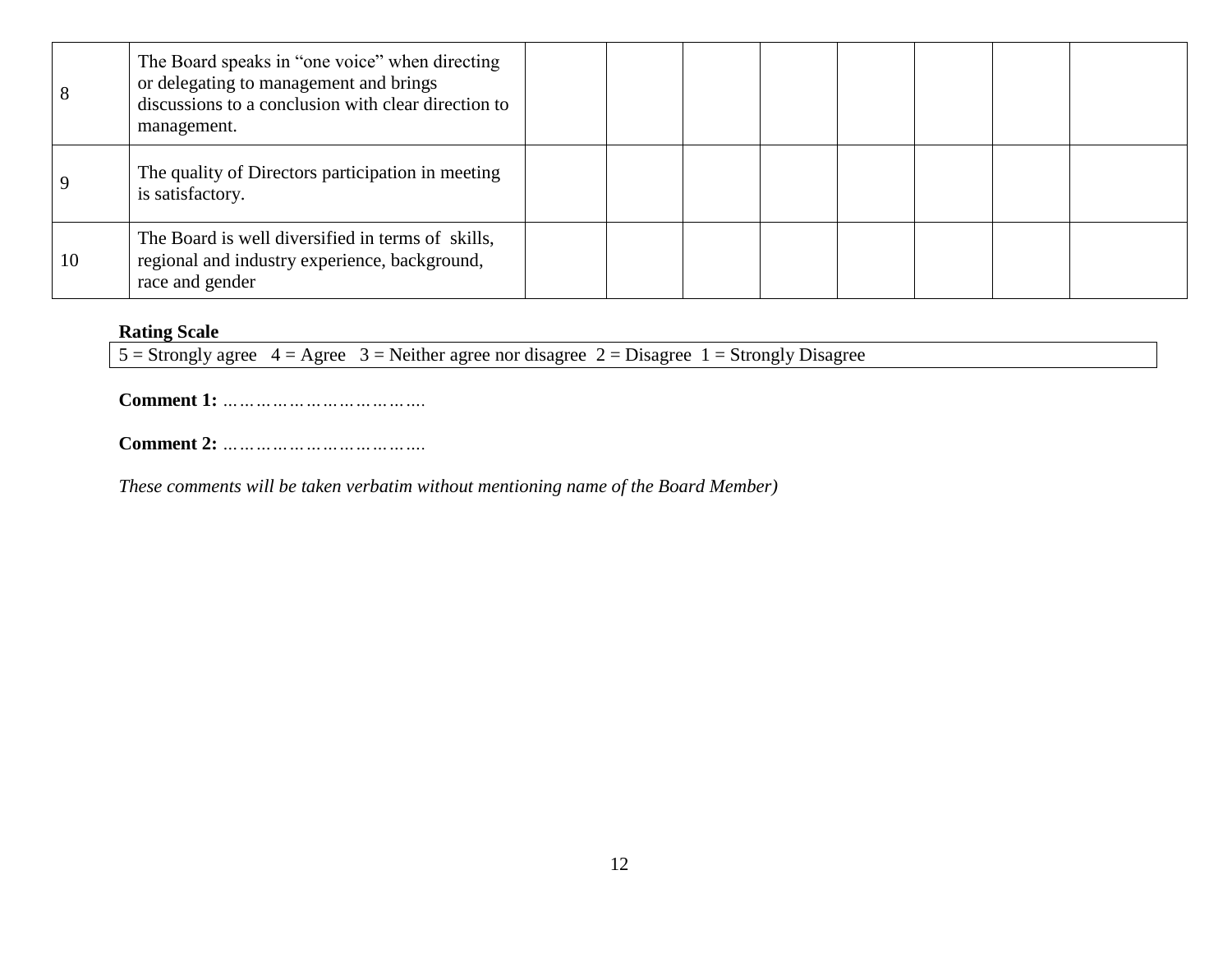#### **Annexure III**

#### **Performance Evaluation of the Committees - Self Evaluation Form**

*(This Form is to be filled out separately for each committee of the Board in which you are member)*

Each Committee member is to rate the following statements in relation to overall performance of the Committees during the last financial year. Please place  $\check{\mathcal{V}}$  in the appropriate box next to each statement using the indicated scale. Please use the space at the bottom to provide any specific comments you may have.

Your Name (Optional): \_\_\_\_\_\_\_\_\_\_\_\_\_\_\_\_\_\_\_\_\_\_\_\_\_\_\_\_\_\_\_\_\_

Name of the Committee to be assessed: \_\_\_\_\_\_\_\_\_\_\_\_\_\_\_\_\_\_\_\_\_\_\_\_\_\_\_\_\_\_\_\_\_\_\_\_\_\_\_\_\_

| Evaluate the following statements in relation to overall performance of the |                                                                                                                                                                               |  |  | <b>Rating Scale</b> |  |  |  |  |  |
|-----------------------------------------------------------------------------|-------------------------------------------------------------------------------------------------------------------------------------------------------------------------------|--|--|---------------------|--|--|--|--|--|
|                                                                             | <b>Committee</b>                                                                                                                                                              |  |  |                     |  |  |  |  |  |
|                                                                             | The Committee is collegial and polite and meetings are conducted in a manner<br>that ensures open communication, meaningful participation, and sound resolution<br>of issues. |  |  |                     |  |  |  |  |  |
| 2                                                                           | The Committee is comprised of optimum number of members.                                                                                                                      |  |  |                     |  |  |  |  |  |
| 3                                                                           | The Committee is comprised of competent members                                                                                                                               |  |  |                     |  |  |  |  |  |
| 4                                                                           | The Committee gets into details, focuses on pertinent topics and allocates<br>reasonable time and there is a balance between presentations and discussions.                   |  |  |                     |  |  |  |  |  |
| 5                                                                           | The Committee reports back to the Board as it should on all the relevant issues.                                                                                              |  |  |                     |  |  |  |  |  |
| 6.                                                                          | The Committee is effective in carrying out its mandate and make collective<br>judgments about important matters.                                                              |  |  |                     |  |  |  |  |  |

#### **Rating Scale**

5 = Strongly agree  $4 = \text{Agree } 3 = \text{Neither agree}$  nor disagree  $2 = \text{Disagree } 1 = \text{Strongly}$ Disagree

Please provide below any additional comments or suggestions about the work and effectiveness of the committee as a whole.

………………………………………………………………………………………………….. ………………………………………………………………………………………………….. …………………………………………………………………………………………………..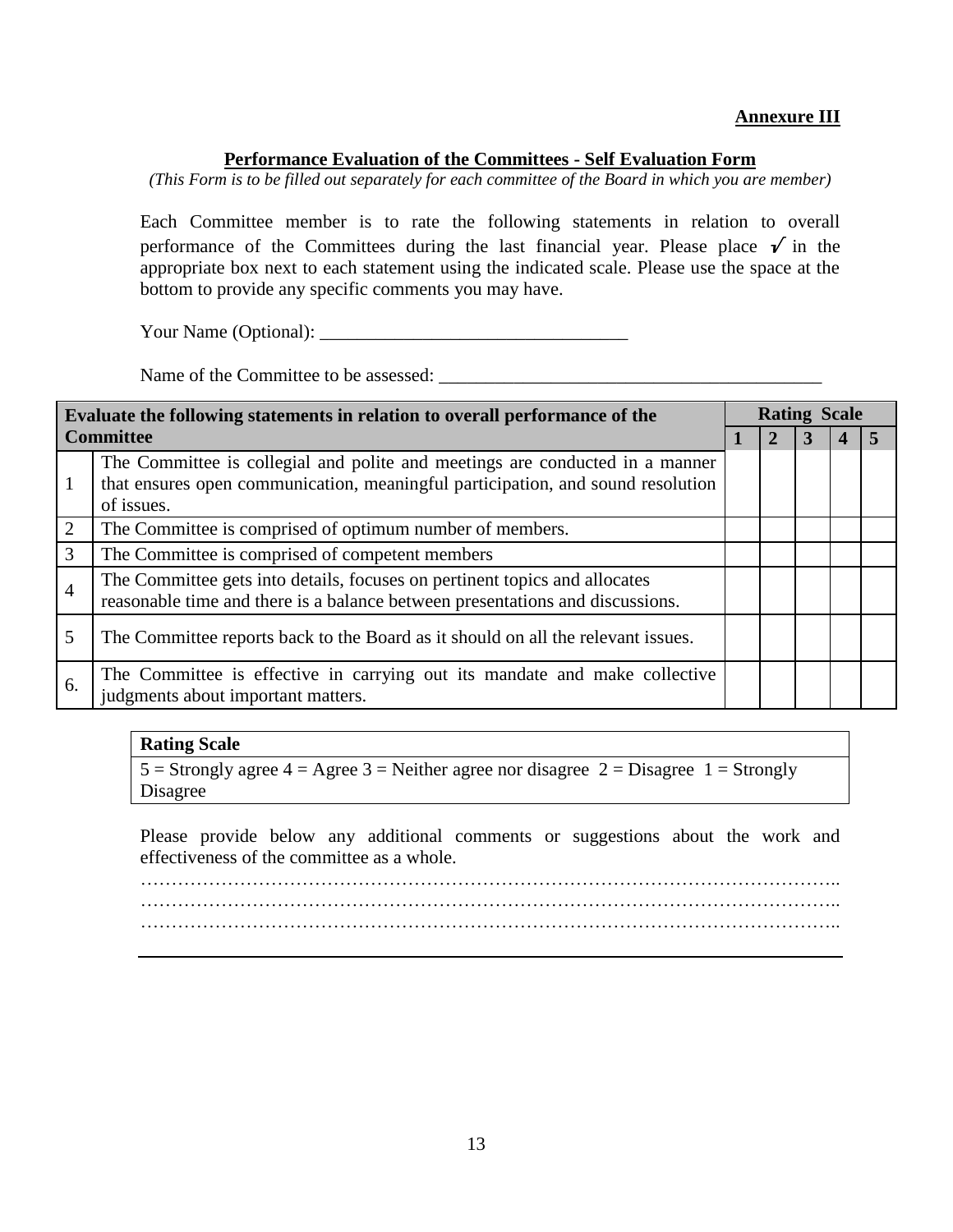#### **Summary Report: Performance Evaluation of the Committee**

*(This result template will be shared with the respective Committee & presented in the Board Meeting)*

Name of the Committee: …………………………………………………………

|                | <b>Statements in relation to</b><br>overall performance of the                                                                                                                                  | <b>Committee</b><br><b>Member</b><br>$\mathbf{A}$ | <b>Committee</b><br><b>Member</b><br>B                  | <b>Committee</b><br><b>Member</b><br>$\mathbf C$ | <b>Committee</b><br><b>Member</b><br>D | Average<br><b>Score</b> |  |  |  |  |  |
|----------------|-------------------------------------------------------------------------------------------------------------------------------------------------------------------------------------------------|---------------------------------------------------|---------------------------------------------------------|--------------------------------------------------|----------------------------------------|-------------------------|--|--|--|--|--|
|                | <b>Committee</b>                                                                                                                                                                                | name basis                                        | Scores of each Committee Member will be mentioned on No |                                                  |                                        |                         |  |  |  |  |  |
| $\mathbf{1}$   | The Committee is collegial and<br>meetings<br>polite<br>and<br>are<br>conducted in a manner that<br>ensures open communication,<br>meaningful participation, and<br>sound resolution of issues. |                                                   |                                                         |                                                  |                                        |                         |  |  |  |  |  |
| $\overline{2}$ | The Committee is comprised<br>of optimum number of<br>members.                                                                                                                                  |                                                   |                                                         |                                                  |                                        |                         |  |  |  |  |  |
| 3              | The Committee is comprised<br>of relevant members.                                                                                                                                              |                                                   |                                                         |                                                  |                                        |                         |  |  |  |  |  |
| $\overline{4}$ | The Committee gets into<br>details, focuses on pertinent<br>topics and allocates reasonable<br>time and there is a balance<br>between presentations and<br>discussions.                         |                                                   |                                                         |                                                  |                                        |                         |  |  |  |  |  |
| 5              | The Committee reports back to<br>the Board as it should on all<br>the relevant issues                                                                                                           |                                                   |                                                         |                                                  |                                        |                         |  |  |  |  |  |
| 6.             | The Committee is effective in<br>carrying out its mandate and<br>make collective<br>judgments<br>about important matters.                                                                       |                                                   |                                                         |                                                  |                                        |                         |  |  |  |  |  |
|                | <b>Rating Scale</b>                                                                                                                                                                             |                                                   |                                                         |                                                  |                                        |                         |  |  |  |  |  |

5 = Strongly agree  $4 = \text{Agree}$  3 = Neither agree nor disagree  $2 = \text{Disagree}$  1 = Strongly Disagree

**Comment 1:** *……………………………….* **Comment 2:** *……………………………….* 

*(These comments will be taken verbatim without mentioning name of the Committee Member)*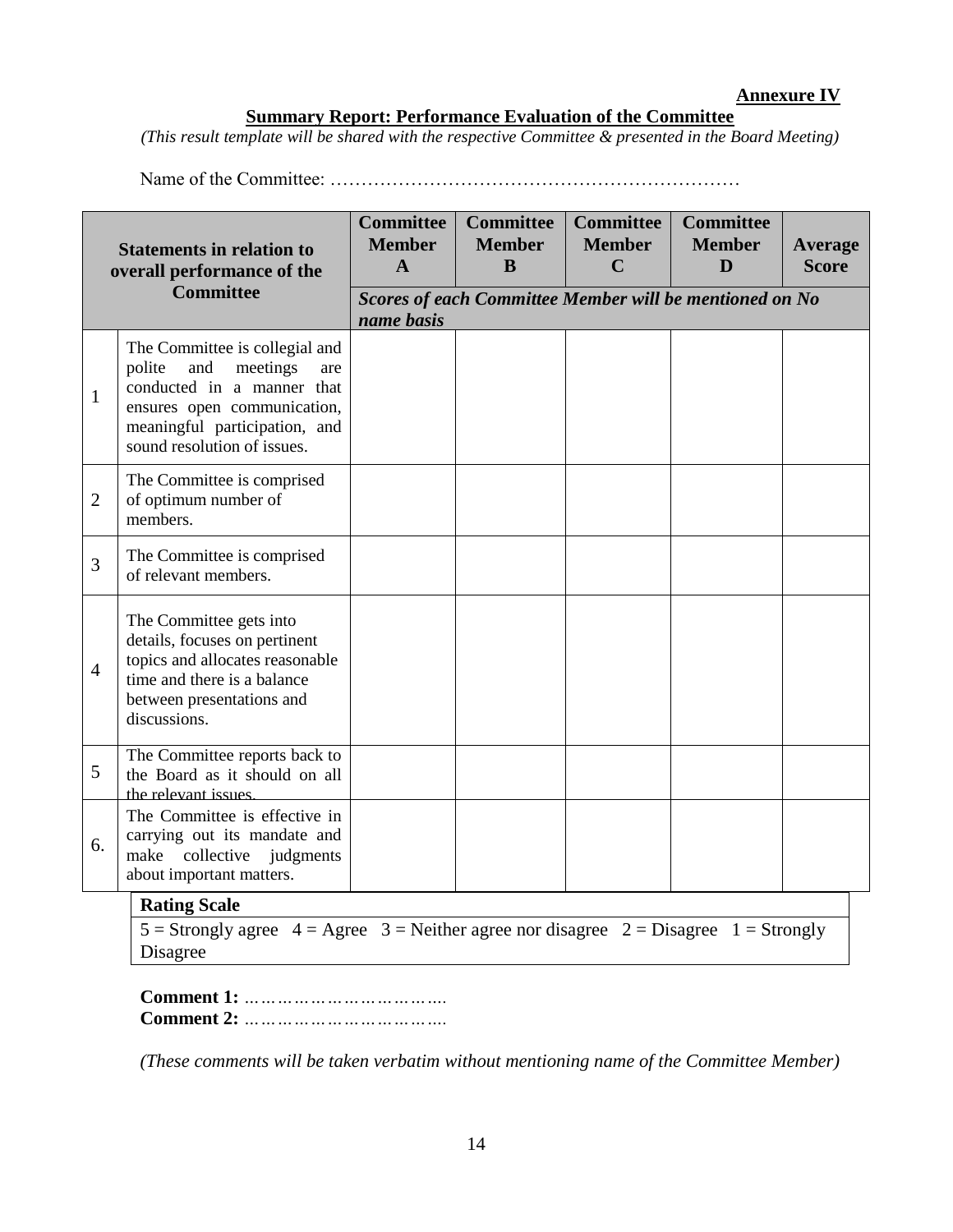## **Performance Evaluation of Board Member - Peer Evaluation Form**

Each Board Member is to rate the following statements in relation to his/her assessment of their colleague as a Board member during the last financial year. Please place  $\check{\mathcal{V}}$  in the appropriate box next to each statement using the indicated scale. Please use the space at the bottom to provide any specific comments you may have. Please note, you do not mention your name on the form to keep the process confidential.

Name of Board Member to be assessed

|   | Evaluate the following statements in relation to your | <b>Rating Scale</b> |  |        |  |  |
|---|-------------------------------------------------------|---------------------|--|--------|--|--|
|   | assessment of your colleague as a Board Member of     |                     |  |        |  |  |
|   | the Company                                           |                     |  | 3<br>5 |  |  |
|   | Knowledge of key areas                                |                     |  |        |  |  |
| 2 | Diligence and preparedness                            |                     |  |        |  |  |
| 3 | Effective interaction with others                     |                     |  |        |  |  |
|   | Constructive contribution to discussion<br>and        |                     |  |        |  |  |
| 4 | strategy                                              |                     |  |        |  |  |
|   | Concern for stakeholders                              |                     |  |        |  |  |
|   | Concern for working of internal controls              |                     |  |        |  |  |
|   |                                                       |                     |  |        |  |  |

5 = Outstanding, exceptional contribution

 $4 =$  Above expectation

 $3 =$ Satisfactory

 $2 =$  Some improvement required

 $1 =$  Unsatisfactory contribution to the Board

Please provide below any additional comments or suggestions which you believe would help improve the Board's function.

………………………………………………………………………………………………….. …………………………………………………………………………………………………..